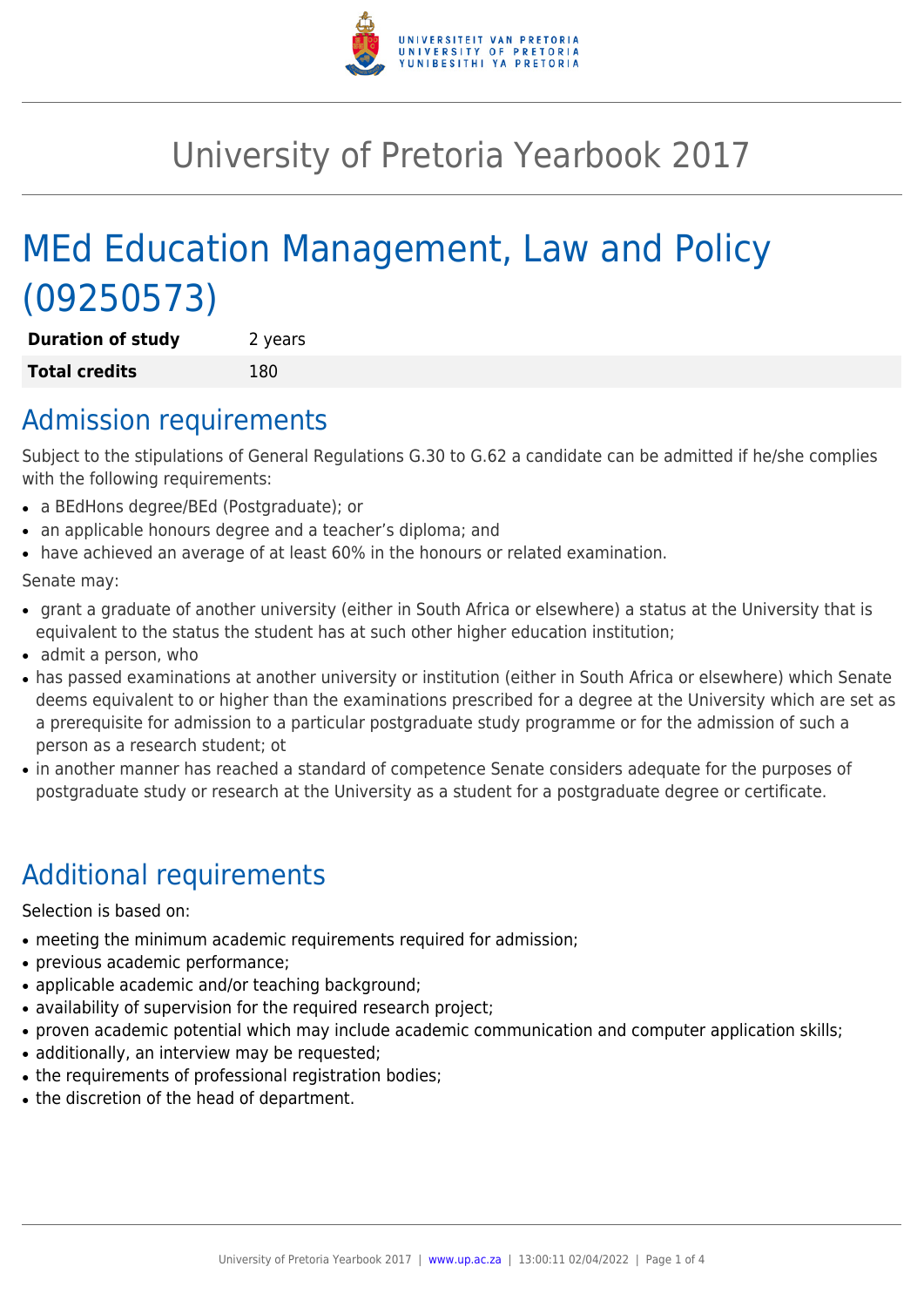

## Other programme-specific information

- Renewal of registration after the two-year period is permitted only under special circumstances in which case the head of department may give approval for a limited fixed extension of this period in terms of the set procedures.
- Students will be granted two opportunities to pass NMQ 800. Unsuccessful candidates will not be allowed to continue with the programme.
- This requirement applies to both the full research as well as the coursework master's degrees.

## Research information

All master's students must submit a dissertation or a mini-dissertation and must pass Research Proposal (NMQ 800). For the MEd research degree programmes, a dissertation on a topic approved by the Dean on the recommendation of the Head of department must be submitted, following the approval of a complete research proposal. A literature study is not acceptable.

- One publishable article based on the research that the student conducted for the dissertation or the minidissertation and approved by the supervisor, must be submitted. The article must be submitted at the offices of Student Administration before 15 February for the Autumn graduation ceremonies and before 15 July for the Spring graduation ceremonies.
- In addition to the copies referred to above, each successful student must submit a bound paper copy as well as two electronic copies of the approved mini-dissertation/dissertation to the Head: Student Administration in the format specified by the faculty and in accordance with the minimum standards set by the Department of Library Services
- (see http://upetd.up.ac.za/authors/ publish/ standards.htm#specs), before 15 February for the Autumn graduation ceremonies and before 15 July for the Spring graduation ceremonies. Failure to meet these deadlines will result in the degree being awarded during a subsequent series of graduation ceremonies.
- All students have to submit a research proposal during the first year of registration and defend it successfully before a panel of examiners appointed by the Dean, in collaboration with the Head of department, Supervisor and Research Coordinator, before they can start with the research.
- Students have to apply for ethical clearance to the Head of department and Ethics Committee and only commence with field work once the application for ethical clearance has been approved by the Ethics Committee.
- Students have to present a progress report on the research to the Supervisor annually. Continued reregistration depends on satisfactory annual progress.
- All students have to attend the research capacity building sessions on quantitative and qualitative research at master's level.

### Pass with distinction

The MEd degree is conferred with distinction on a student who obtains at least 75% in the dissertation.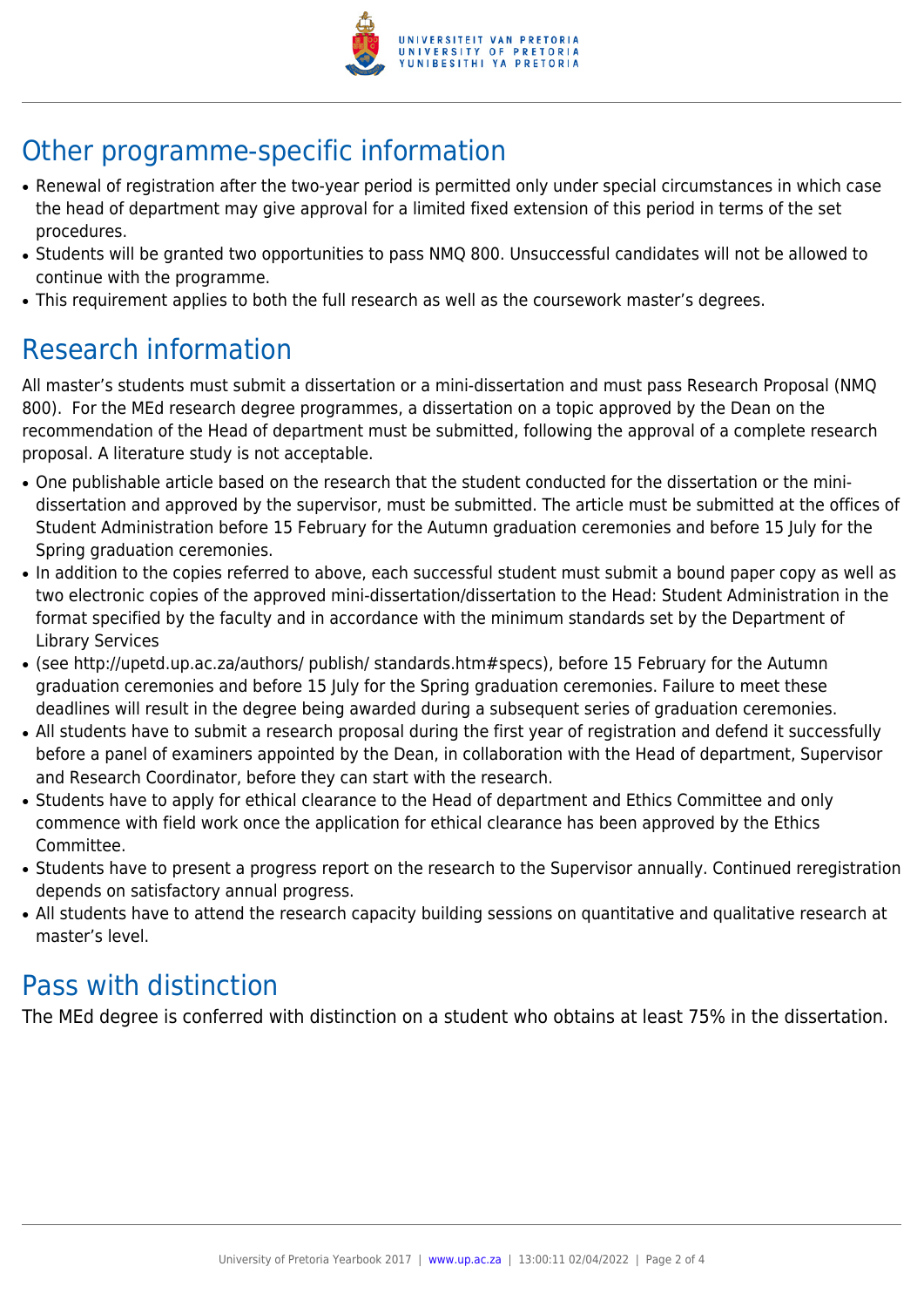

## Curriculum: Year 1

#### **Minimum credits: 180**

NMQ 801 (Research proposal) and OWB 890 (Dissertation) should be selected in the 1st year. When NMQ 801 (Research proposal) has been passed in the 1st year, only Dissertation should be selected again in the final year. Students will be granted two opportunities to pass NMQ 801 (Research proposal).

#### **Fundamental modules**

[Research proposal 800](https://www.up.ac.za/parents/yearbooks/2017/modules/view/NMQ 801) (NMQ 801) - Credits: 0.00

#### **Core modules**

[Dissertation: Education management 890](https://www.up.ac.za/parents/yearbooks/2017/modules/view/OWB 890) (OWB 890) - Credits: 180.00